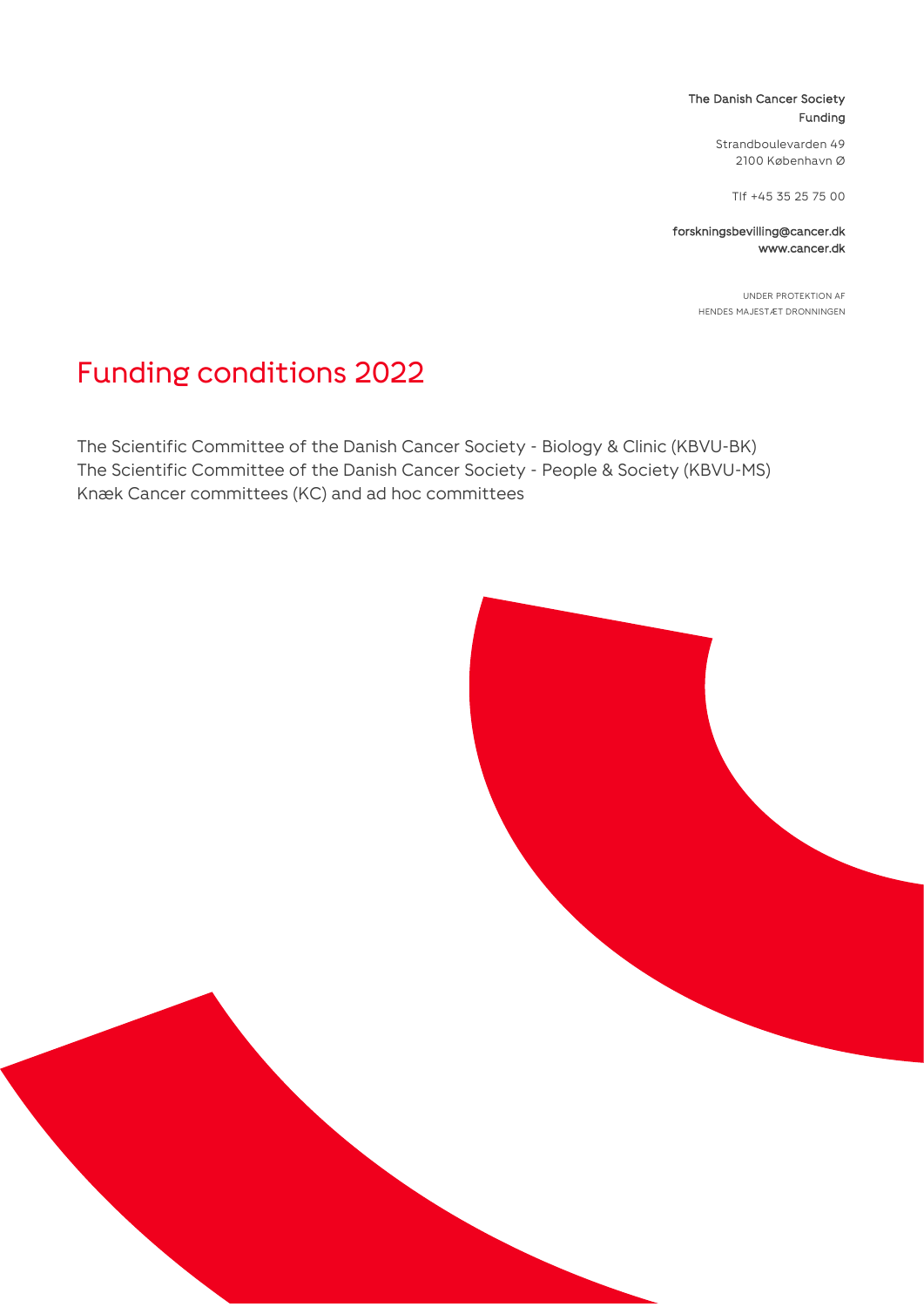### TABLE OF CONTENTS

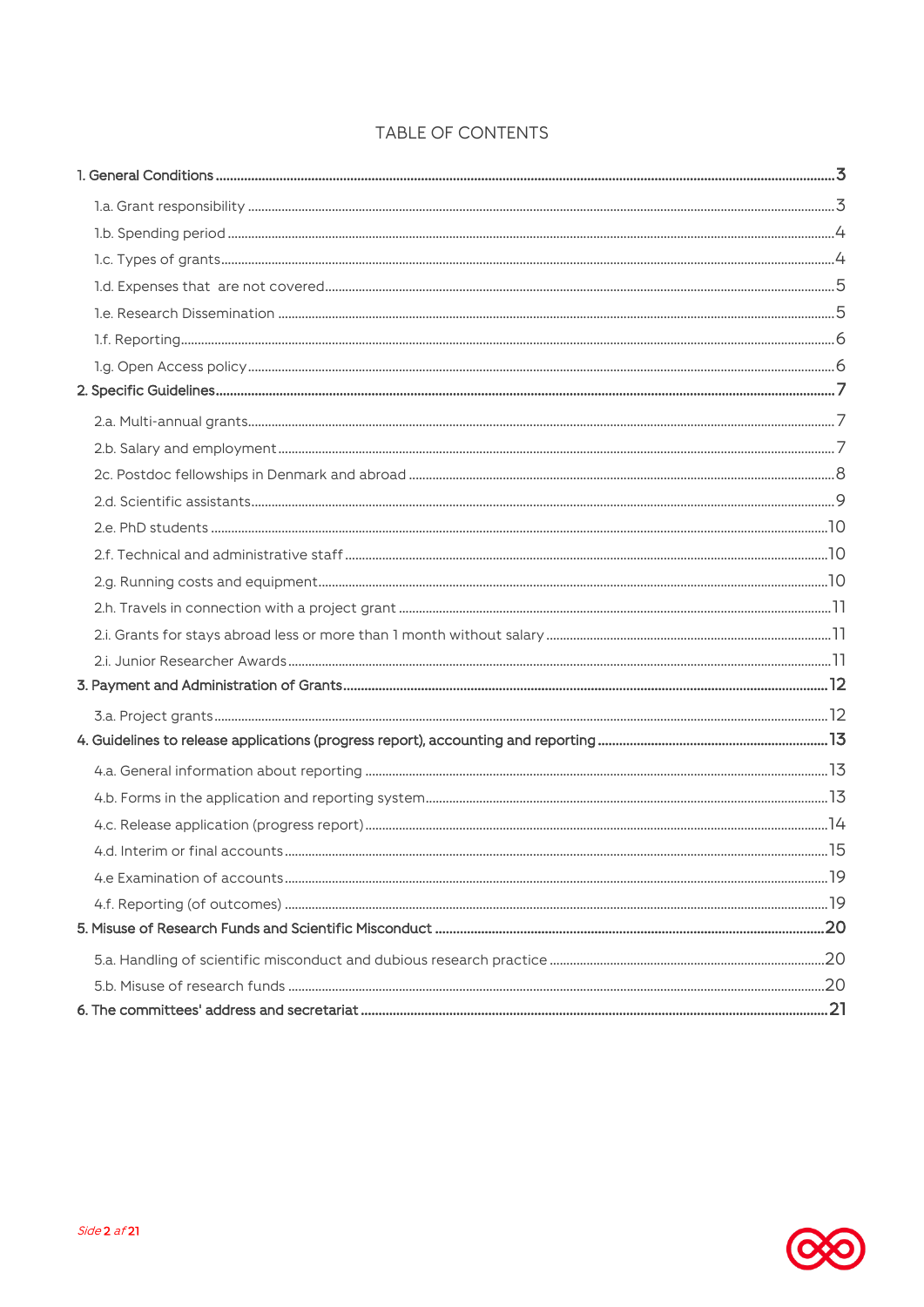# <span id="page-2-0"></span>1. General Conditions

### <span id="page-2-1"></span>1.a. Grant responsibility

The grantee (main applicant) and the host institution are responsible for ensuring that the grant is spent for the allocated purpose, that no spending above the granted amount takes place, and that the funding conditions are followed. This responsibility also applies to services delivered by collaborating partners.

The grant has been allocated based on a scientific assessment of the project description and the applicant's qualifications, and an assessment of the application budget. Substantial changes to the basis of the project  $-$  e.g. if the project or the grantee is moving to another institution – cannot be made without prior approval of the committee.

If funds are allocated from other institutions for the same purpose, the Danish Cancer Society must be informed and, if need be, reserves the right to reduce the grant.

The results of all granted research projects must be implemented in the healthcare system as widely as possible to benefit the patients.

Besides the general funding conditions, you must adhere to the following conditions:

### The Danish Cancer Society's ethical guidelines

The grantee, the host institution, and collaborators affiliated with the research project are responsible for adhering to all relevant existing laws and rules. The responsibility includes ensuring that the necessary approvals and registrations are obtained from the data protection agency, the national committee on health research ethics, the animal experiments inspectorate, etc., before the project start-up. The Danish Cancer Society accede to 'Joint [European funding principles for research involving animals](https://wellcome.ac.uk/sites/default/files/funding-principles-for-research-involving-animals.pdf)' (opens in pdf). The projects, which receive funding, must follow the '[3R-principles](https://en.3rcenter.dk/laboratory-animals/animal-testing/)'.

Funds are allocated, provided that the grantee has not received, does not receive, or is expected to receive any financial support from the tobacco industry within the last ten years. That means the Danish Cancer Society does not collaborate with private individuals/companies/groups/ foundations, etc., whose production or turnover, to a large extent, includes current income from the production and sale of obvious carcinogens, in particular tobacco. See 'Ethical Guidelines of the Danish Cancer Society': [www.cancer.dk/ethical-guidelines](http://www.cancer.dk/etiske-retningslinjer)

### The Danish Code of Conduct for Research Integrity

The grantee is responsible for adhering to the rules concerning scientific dishonesty and good scientific practice.

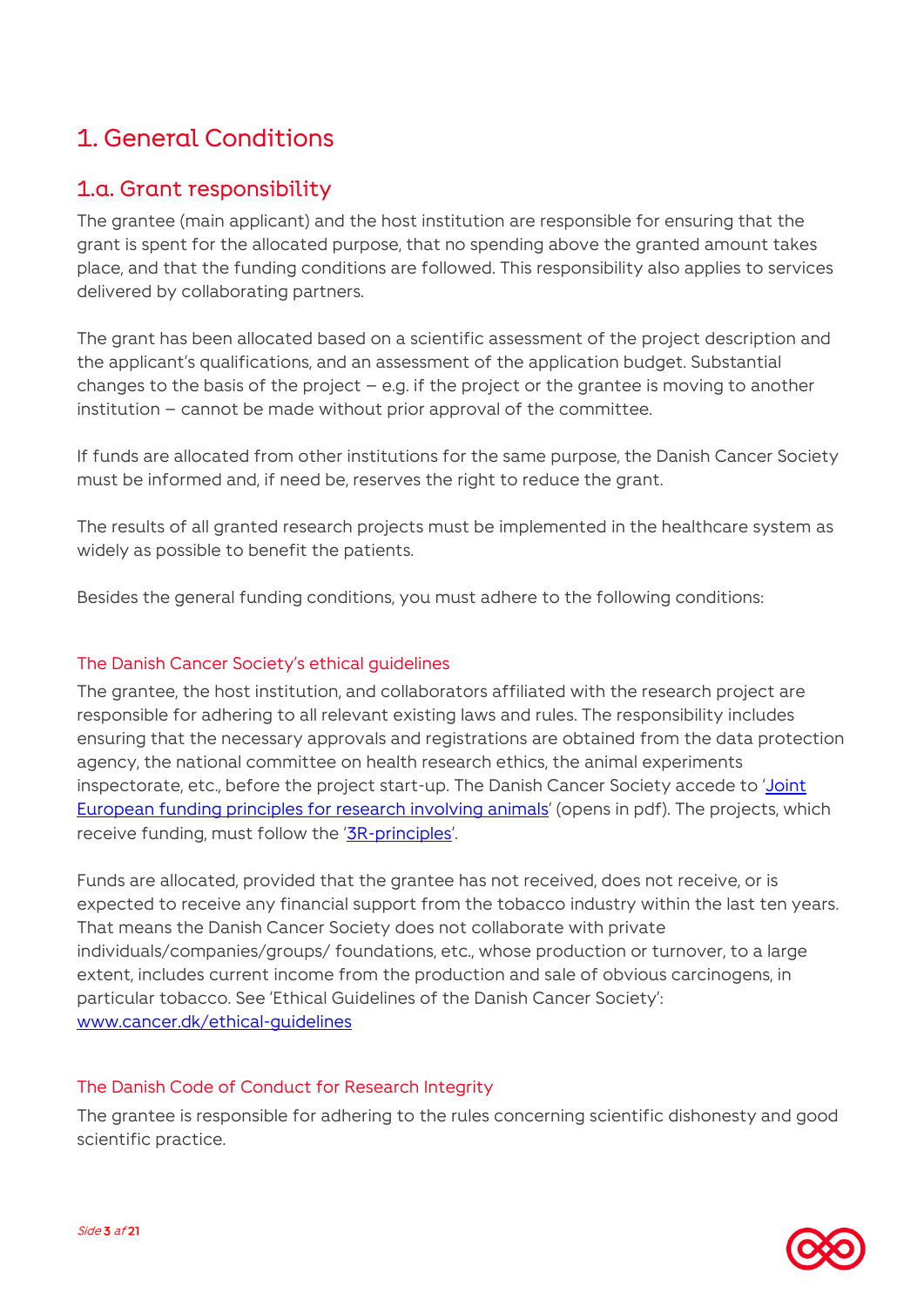Therefore, the Danish Cancer Society has joined [the Danish Code of Conduct for Research](http://www.cancer.dk/thedanishcodeofconduct)  [Integrity](http://www.cancer.dk/thedanishcodeofconduct) (opens in pdf). It is a prerequisite that researchers who receive a grant from the Danish Cancer Society comply with the codex.

### The Data Protection Act

In connection with the research project, a plan for storing, securing, and sharing data must be prepared in accordance with the Data Protection Act.

If the funding conditions are not respected, the committees reserve their right to cancel payment of the remaining amounts and demand partial or full repayment of the granted amounts.

### <span id="page-3-0"></span>1.b. Spending period

<span id="page-3-2"></span>The grant can be spent in the period indicated in the funding letter.

### The grant cannot cover expenses incurred before the indicated period.

The grant can be used until the end date stated in the funding letter. Any remaining amounts after the indicated expiry date must be reimbursed. However, if there is a need to prolong the spending period, a substantiated application can be submitted by e-mail to the committee no later than three months before the expiry date.

# <span id="page-3-1"></span>1.c. Types of grants

Funding of projects is either allocated as framework grants or as grants based on a specified budget.

### Framework grant

A framework grant is allocated as a fixed yearly amount to be used for project-related expenses specified in the application budget and in accordance with the funding conditions and the funding letter. The allocated amount should cover the expenses, including price and salary regulations, during the entire funding period and must not be exceeded. Be aware of expenses that are not covered by the grant (see section l.d.)

Significant deviations from the application budget must be approved by [Funding.](#page-20-0) See examples of significant changes and deviations in **section 4.c**. Minor deviations from the application budget for other similar project-related expenses do not require prior approval.

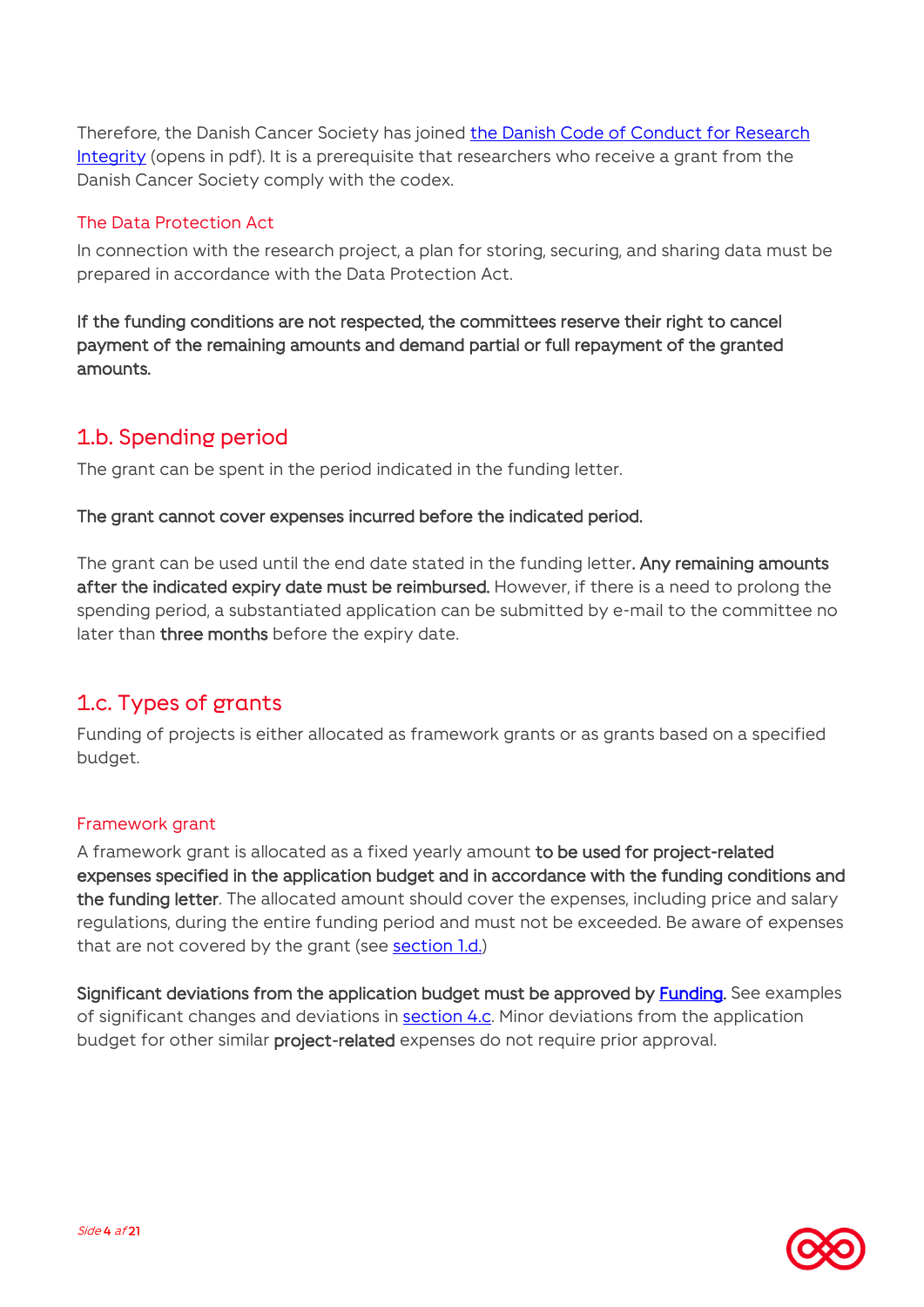### Specific grant

A specific grant is allocated, e.g. as a number of months within different staff categories or as fixed amounts to cover other expenses (running costs, equipment, etc.). Detailed stipulations regarding employment and salaries can be found in [section 2.b.](#page-6-2)

The use of a specific grant for other budget items than those stated in the funding letter is subject to prior approval from the funding committee. Significant changes in the spending period must be reported to and approved by Funding and possibly the funding committee. It is not necessary to inform about minor delays (less than 6 months) unless it is a question of using the grant after the expiry date - see [section 1.b](#page-3-2) about the spending period.

### <span id="page-4-0"></span>1.d. Expenses that are not covered

The grant does not cover the following expenses:

- Administrative fees, general overheads (rent, telephone, electricity, water, office supplies, etc.) or similar
- Tuition fee, supervision, and overheads in connection with PhD studies nor expenses for courses related to the studies
- Computer and computer equipment, unless it is specialised hardware/software (in that case, it must be applied for and approved beforehand)
- Expenses incurred before the project start date of the funding letter
- Starting up or operating biobanks
- Running costs in connection with research stays abroad
- Childcare, diets, or local transport during postdoctoral fellowships abroad
- Scholars/research year students (the student must apply for a scholarship instead)

# <span id="page-4-1"></span>1.e. Research Dissemination

The Danish Cancer Society's scientific committees can allocate large sums every year to Danish cancer researchers due to contributions from the Danish population supporting the Danish Cancer Society in confidence that the money is spent in the best way. For this to continue, The Danish Cancer Society must document how the funds are allocated and ensure that the population has the greatest possible knowledge of the spending. Consequently, we ask the grantee to observe the following:

- When you comment to the media about the funded project or when you publish the results of the project, you should always mention the source of funding
- You will receive a logo to be used when presenting the project (lectures, posters, publications, etc.)
- The results of the research project should be published in well-known journals with peer-review
- We ask you to contact the editorial team of the Danish Cancer Society (see below) when your article is about to be published. Please contact us well in advance before your article is published in a scientific journal. Preferably already when you send it to the

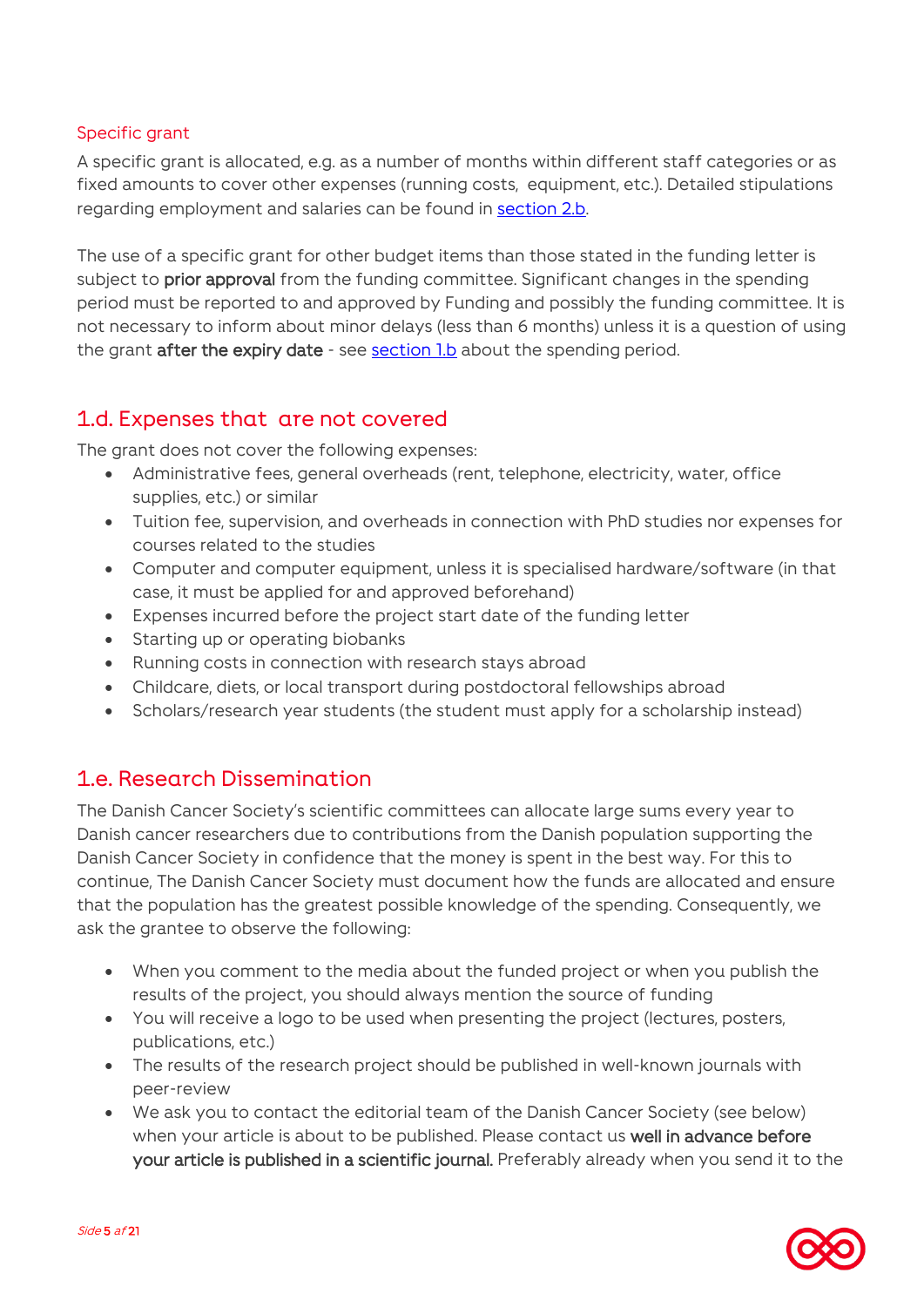journal. In this way, we have time to prepare the press release and other material to be ready the same day as the article is published. We will also be more than happy to collaborate with the communications department of your workplace. The research editorial team of the Danish Cancer Society:

o Scientific editor and communication consultant Marianne Vestergaard, tel.: 3525 7236, e-mail: [marves@cancer.dk](mailto:marves@cancer.dk)

o Scientific editor Mette Weber, tel.: 3525 7235, e-mail: [mvw@cancer.dk](mailto:marves@cancer.dk) Please indicate the grant number, name, telephone number, project title, and publication in the e-mail. Please also write even though you did not make it in time before your article was published.

# <span id="page-5-0"></span>1.f. Reporting

It is mandatory to submit an update of outcomes to the Danish Cancer Society, also after the end of the grant period - further information will be sent directly to the grantee by e-mail. You can be requested to report possible results and publications during the granting period and 3 - 10 years after. The reporting is mandatory to get the next instalment released or have a new project application assessed.

## <span id="page-5-1"></span>1.g. Open Access policy

The Danish Cancer Society has joined the Open Access policy for public research councils and foundations.

It is requested that Open Access is used as a standard in connection with scientific publishing. The aim is to ensure that all scientific articles, assured by peer review and published in a scientific magazine, can be read and distributed without financial, technical, or legal restrictions.

If and when permitted by the magazine, the published scientific articles resulting from research projects wholly or partly financed by the Danish Cancer Society must be made freely available to everybody via Open Access. (green Open Access).

Please note that the grant can normally not cover expenses related to Open Access (gold Open Access). The exception is if the journal is a core Open Access journal. The total costs for any APC costs (article processing charge) for a core Open Access journal and publication costs, in general, can amount to a maximum of DKK 25,000 per granting year.

Researchers who obtain a grant from The Danish Cancer Society must follow the demands and requirements connected with Open Access. See more details here: [www.cancer.dk/open](https://www.cancer.dk/forskning/stoette-til-forskning/til-bevillingshavere/open-access/)[access.](https://www.cancer.dk/forskning/stoette-til-forskning/til-bevillingshavere/open-access/)

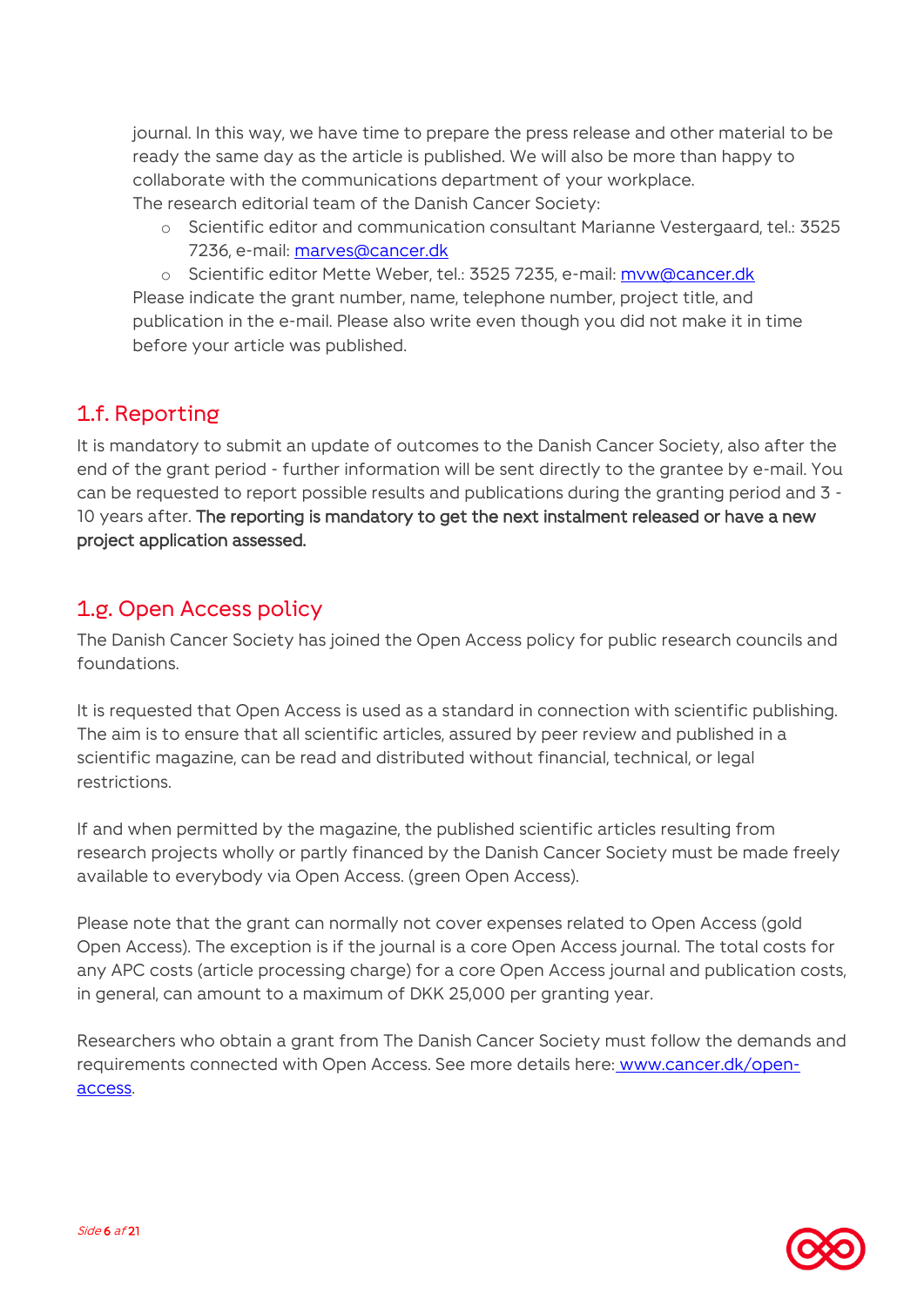# <span id="page-6-0"></span>2. Specific Guidelines

## <span id="page-6-1"></span>2.a. Multi-annual grants

If the committee has decided to allocate a multi-annual grant to the project, the number of years will be stated in the funding letter. The amount must cover the increase in prices and salaries in the period.

The grant for the 1st year can be paid out and spent from the start date of the indicated project period stated in the funding letter. In contrast, the allocations for the 2nd and subsequent years will, usually, be subject to the submission of an application for release (progress report), please see [section 4.c.](#page-13-0)

### <span id="page-6-2"></span>2.b. Salary and employment

Employment of staff should be made for the entire grant period even though funds are released for a year. Then dismissals can be done with proper notice according to the collective agreements in case funds cannot be released due to changes in the project course.

The grant cannot be spent on salary for other persons without the committee's prior approval if a named person is indicated in the funding letter. If no names are indicated in the funding letter, the grantee's responsibility is to ensure that the persons employed have the qualifications needed for the project work.

For research fellows and scientific assistants, the guidelines described in [sections](#page-7-0) 2.c - 2.e are also applicable.

### Salary rates

Payment of salaries is based on the workplace's collective agreement concluded with the relevant negotiating association. Regarding employment abroad - see [section 2.c.](#page-7-0)

According to collective agreements, special allowances are made depending on the job category. Salaries must not be paid above the scientific level needed to complete the project.

Individual/personal and special allowances that have no relation to the project work are generally not granted. This type of allowance is subject to prior approval by the committee. When applying for allowances, project-related justification must be sent for approval to [Funding.](#page-20-0) Framework grants will not be increased even if the committee permits a person paid through these funds to receive an individual allowance.

The host institution will take care of the specific determination of salaries, taking seniority into account, and the actual payment of salaries.

The grant does not cover overtime pay and supplement pay for night and weekend work.

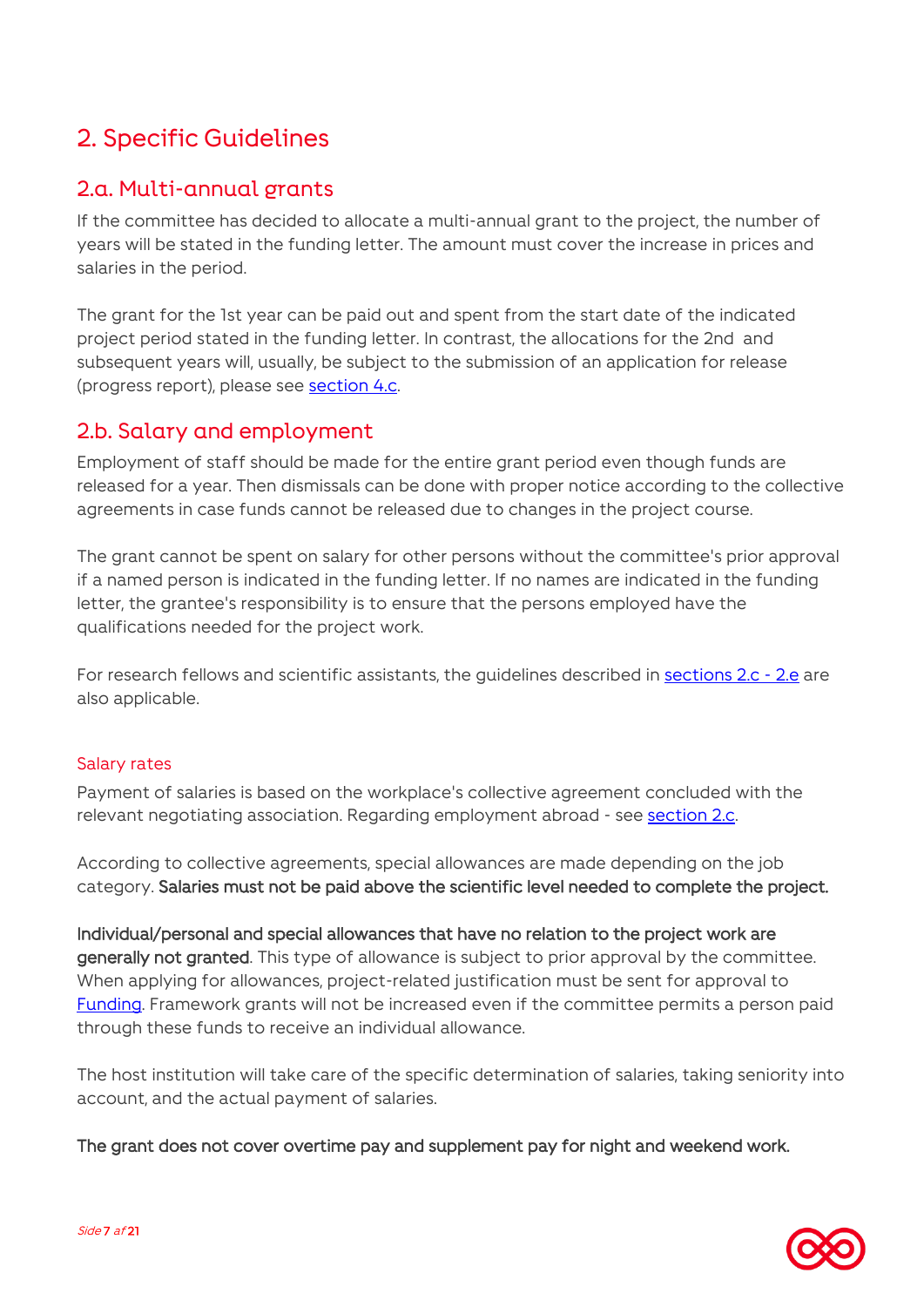Any employment is subject to employment contracts being concluded or a confirmation letter from the host institution's HR department. Salary level, allowances, pension plan, holiday allowance, and the period of employment must appear in the employment contract or the employment form.

Project employment must be according to the regulations of the Salaried Employees Act, the Holiday with Pay Act, and the Benefits Act. The project employees are also subject to the general rules of the workplace regarding employment and work rules unless this is contrary to the conditions stipulated in the grant, including the grantee's responsibility.

Always report holidays and sick days to the host institution according to the applicable regulations of the institution. If the institution makes provisions for fictitious holiday pay on a separate joint account, the unspent fictitious holiday pay must be reimbursed to the grant account before the final accounts for the funding are submitted.

In the case of a fixed-term agreement, the employment will cease automatically without notice by the end of the employment period indicated in the written employment contract.

If an employee must be given notice within the employment period, the grantee must ensure that rules in force are followed regarding the term of notice. The Danish Cancer Society will not cover additional expenses incurred by non-compliance with these rules.

### Framework salary grants

If the salary is given as a framework grant for salary, it cannot be exceeded even if it exceeds the allocated amount.

### Maternity and sick leave

In cooperation with the host institution, the grantee must ensure that maternity and sick leave will have as little impact as possible on the finalisation of the project.

In case of maternity leave or a long-term illness of more than one month, the employment period can be prolonged, or a substitute can be employed for a period equivalent to the leave period. The reimbursement can be made based on national or local reimbursement payments for maternity and sick leave. Applications for refund are to be submitted earliest possible. The reimbursed amounts must be transferred to the project account to cover the employee's salary during the leave.

### <span id="page-7-0"></span>2c. Postdoc fellowships in Denmark and abroad

Postdoc fellowships are awarded to researchers with a PhD or a similar degree who can document a specific experience in research work - to process an independent research project. If the PhD degree has not yet been achieved when the funds are granted, the funds

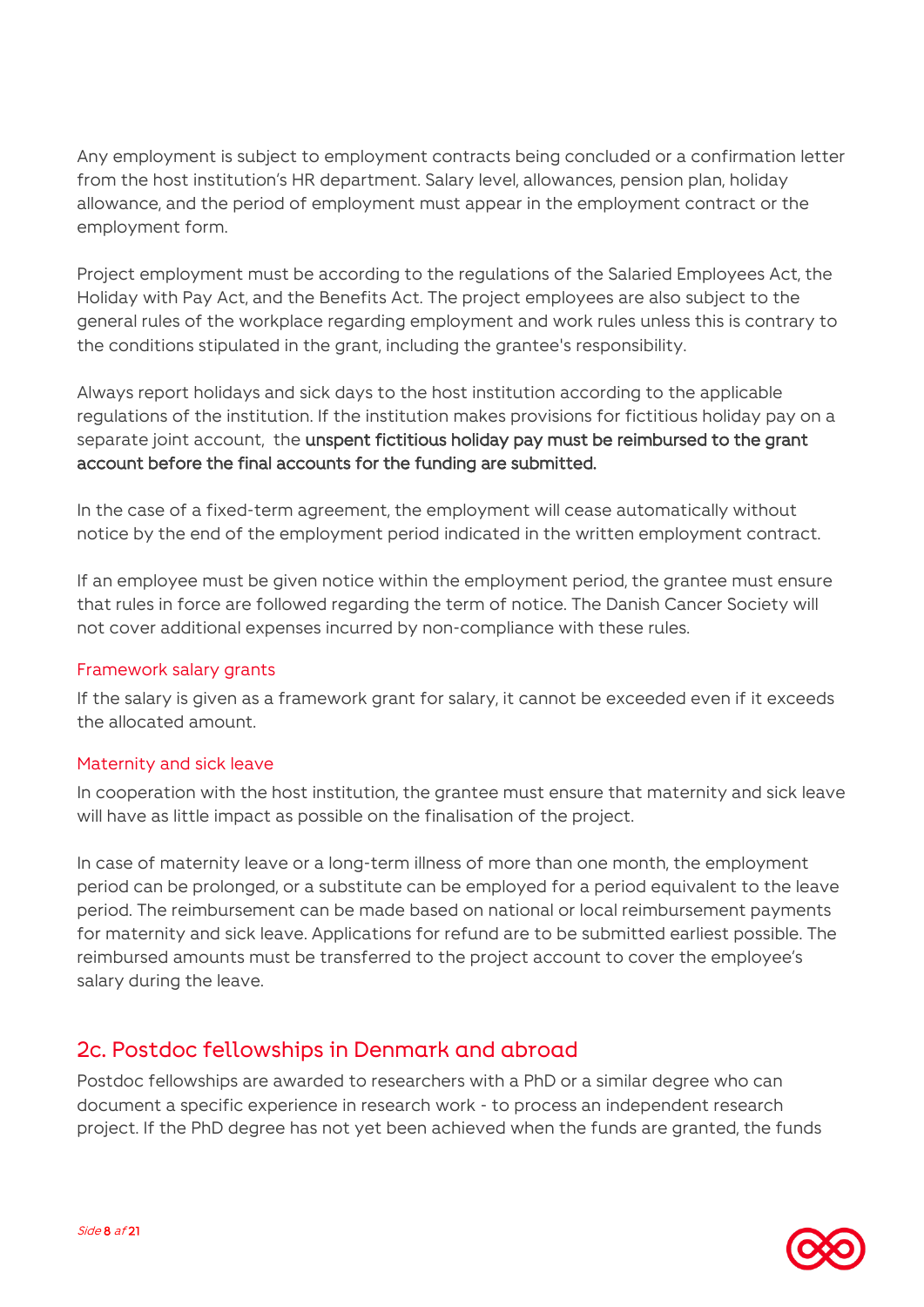cannot be spent until the funding committee has received documentation of the PhD degree being awarded.

The fellowship is a full-time assignment. The research fellow must not have any other additional employment during the fellowship period unless the funding committee has accepted this. Such permissions are only to be expected in quite extraordinary cases.

#### No allowance for a physician or chief physician at hospitals will be provided for postdoc

fellowships. If the postdoc fellow is already being paid an associate professor's allowance, has had a job as an associate professor, or has a doctoral degree, the fellow can be paid a salary equivalent to the salary of associate research professors at the universities.

### A postdoc fellowship is personal and cannot be assigned to someone else if the postdoc fellow wants to end the grant before the expiry date.

### Postdoc fellowship in Denmark

A possible surplus amount can also be used for running costs within the granted project period in connection with a salary framework grant for a postdoc fellowship in Denmark.

#### Postdoc fellowship abroad via a Danish institution

A framework salary grant for a postdoc fellowship abroad provided for employment via a Danish institution can only be used for the fellow's salary. Any remaining amount of the framework salary grant must be paid back and will be saved.

The postdoc fellowship for a stay abroad is only granted to researchers employed at a Danish institution.

### <span id="page-8-0"></span>2.d. Scientific assistants

The position as a scientific assistant has been established for the following two purposes:

- 1. To give the possibility to young graduates that do not have sufficient qualifications to apply for their salary to be trained as researchers through the collaboration with a recognised senior researcher within a recognised research project.
- 2. To enable senior researchers of their own choice to link scientific research staff to their projects.

The qualifications of the grantee and the merit of the project are the main objectives for the allocation of funds for scientific assistance. Typically, the grantee will hold a position equivalent to the head of the department, head of the laboratory, chief physician, or similar.

It is up to the grantee to decide whom to employ as a scientific assistant. The employment of another person within the funding period does not need the committee's approval unless the funds are granted for paying salaries to a specific person.

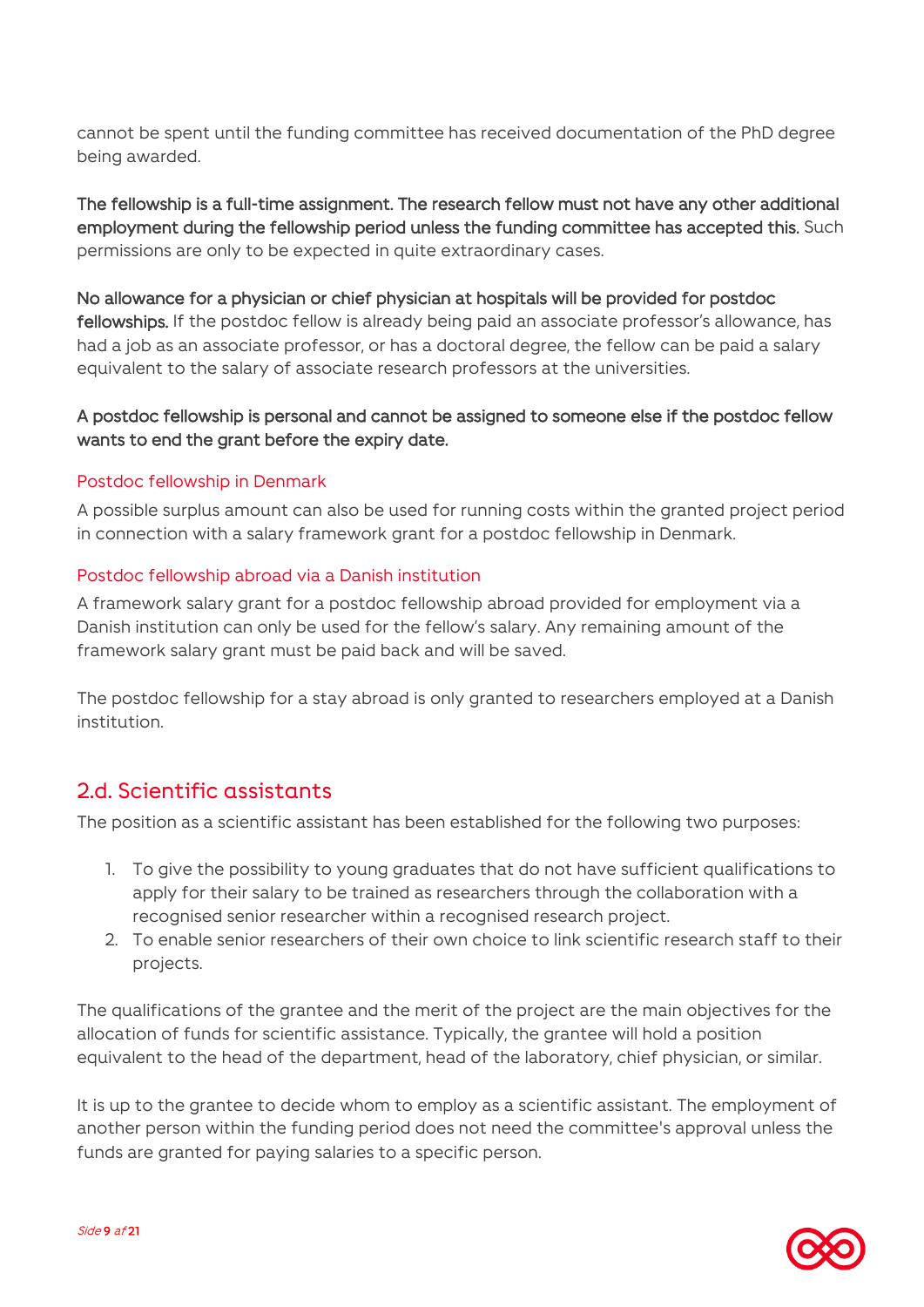When employing scientific assistants, you must adhere to the following quidelines:

- The scientific assistant is working under the supervision of the grantee. The main task is participating in the project for which the funds have been allocated.
- Any granted laboratory and secretarial assistance are attached to the project not to the position as a scientific assistant. Therefore, the grantee's responsibility is to make the necessary arrangements to distribute resources for these purposes. The scientific assistant and grantee are recommended to agree on co-authorship and other authority matters ahead of the employment.
- Scientific assistants are typically paid a salary equivalent to that of junior fellows. If the grantee has permission to employ a scientific assistant with a PhD degree or a doctoral degree, the researcher in question can be paid according to the terms applicable to postdoc fellows. See the applicable salary rates defined in ['Funding possibilities and](https://www.cancer.dk/forskning/stoette-til-forskning/til-bevillingshavere/)  [application guidelines'.](https://www.cancer.dk/forskning/stoette-til-forskning/til-bevillingshavere/)
- If the grantee decides to employ a graduate studying for a PhD degree, the guidelines found in [section 2.e](#page-9-0) will apply.

## <span id="page-9-0"></span>2.e. PhD students

Scientific assistants may register for PhD studies, but it is the research project the committee is supporting, not the person's research training. Usually, PhD students receive salary as other scientific assistants or according to the salary regulations for PhD students.

The Danish Cancer Society does not cover expenses for supervision, tuition fees, or any general overheads connected with the PhD study. Usually, no costs will be paid for courses related to the study.

### <span id="page-9-1"></span>2.f. Technical and administrative staff

Grants for full-time employment can be used for part-time employment of more persons or the same person for an extended period if the allocated number of months and the expiry date are not exceeded. Similarly, grants for part-time employment can be changed into fulltime employment for a shorter period. Conditions of payment can be found in [section 2.b.](#page-6-2)

# <span id="page-9-2"></span>2.g. Running costs and equipment

Grants for running costs can be spent on materials, chemicals, and equipment (maximum DKK 100,000, excluding VAT), test animals, publishing (max. DKK 25,000), and project-related books and journals.

Suppose it is deemed necessary during the funding period to spend the grant on other types of running costs on the project than the ones stated in the application; in that case, it can be accepted, as long as the expenses are within the categories mentioned above.

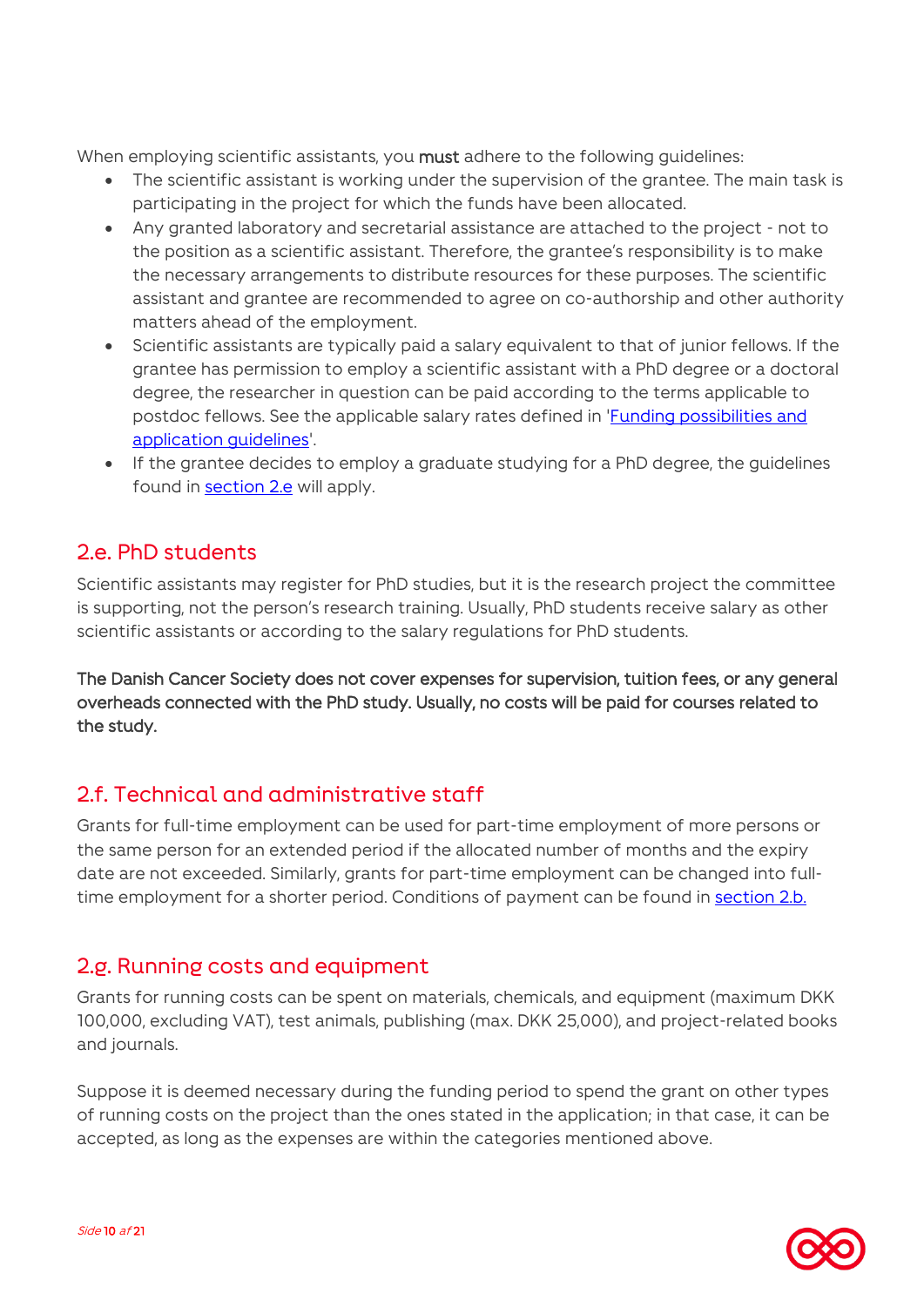The total costs for any APC costs (article processing charge) for a core Open Access journal and publication costs, in general, can amount to a maximum of DKK 25,000 per granting year.

Grants for running costs cannot be spent on administrative fees and general overheads (rent, electricity, water, computer, telephone, office supplies, etc.).

The institution must pay the expenses for installation, operation, and maintenance of the equipment unless a specific grant has been allocated for that purpose.

### <span id="page-10-0"></span>2.h. Travels in connection with a project grant

In connection with a project grant, a minor part of the grant can be used for travel costs to project employees to visit cooperating partners or present the project results. Only travel and accommodation expenses related to the project can be reimbursed. In general, the cheapest means of transport should be applied, and costs must not exceed the rates defined in the circular of the Danish Ministry of Taxation (Medarbejder- [og Kompetencestyrelsen\)](https://www.medst.dk/soegeside/?q=cirkul%C3%A6re+om+tjenesterejser+2022) regarding the regulation of rates in connection with business travel. For further information, see section [4.d.](#page-14-0)

### <span id="page-10-1"></span>2.i. Grants for stays abroad less or more than 1 month without salary

### Stays abroad for less than one month

Granted to shorter travels abroad to participate in meetings or congresses, see more in [section](#page-14-0)  [4.d.](#page-14-0)

### Stays abroad for more than one month

Allocated to younger Danish researchers, like PhD-students, postdocs, lecturers, and junior doctors in training, who travel abroad to conduct an unassisted cancer research project, to gain knowledge and experience in an international research environment, and who have already received a grant for their salary, see more in [section 4.d.](#page-14-0)

### <span id="page-10-2"></span>2.i. Junior Researcher Awards

The award must be used for research-related expenses, e.g. travel costs in connection with conferences, courses, and meetings with collaborators and purchase of a research-related computer, laboratory equipment, and other running costs.

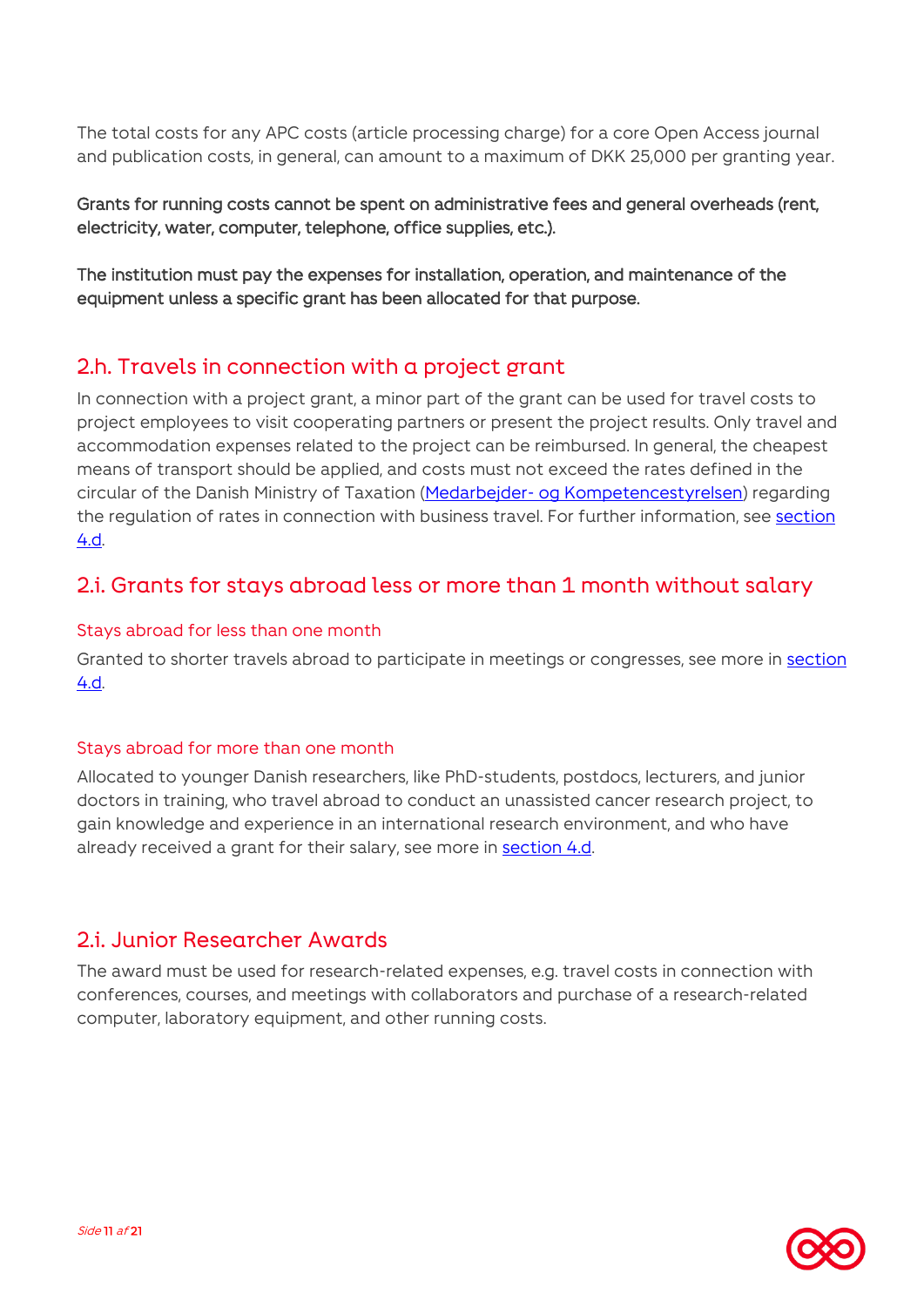# <span id="page-11-0"></span>3. Payment and Administration of Grants

# <span id="page-11-1"></span>3.a. Project grants

The host institution normally manages the project grants.

The guidelines below apply to the administration of the project:

- A separate project account must be established to separate the grant from other funds at the disposal of the grantee, and multi-annual grants are recorded in the same account during the whole funding period
- The grant cannot be used before the start date of the project indicated in the funding letter
- The Danish Cancer Society uses an e-invoice system to pay external grants. The grant is released in instalments one year at a time, and payment (e-invoice) is made via EAN no. 5790001660413. IMPORTANT! Remember to indicate the project/grant number (RXX-AXXXXX) and the contact person in **Funding**. Please also be aware of the procedure for the release of instalments - see [section 4c.](#page-13-0) Payments to grantees employed at the Danish Cancer Society will be made based on the submission of the instalment form once a year
- The grant cannot be used to pay administrative fees and general overheads (rent, electricity, water, computer, telephone, office supplies, etc.)
- The host institution carries out the payment of salaries according to the guidelines stated in [sections](#page-6-2) 2b-2f
- Amounts for consumables, equipment, etc. are paid by the host institution on receipt of original invoices, approved by the grantee
- According to [section 4.d,](#page-14-0) the grantee must submit a financial statement of the funds. The grant's final settlement occurs in connection with the submission of the final accounts, after which all accounts will be closed. Any remaining amounts below DKK 1,000 are not settled
- The Danish Cancer Society and its auditors reserve the right to ask the institution for a meeting concerning access to accounting and salary receipts
- The funding must not result in a reduction of research funds allocated by the institution to the grantee

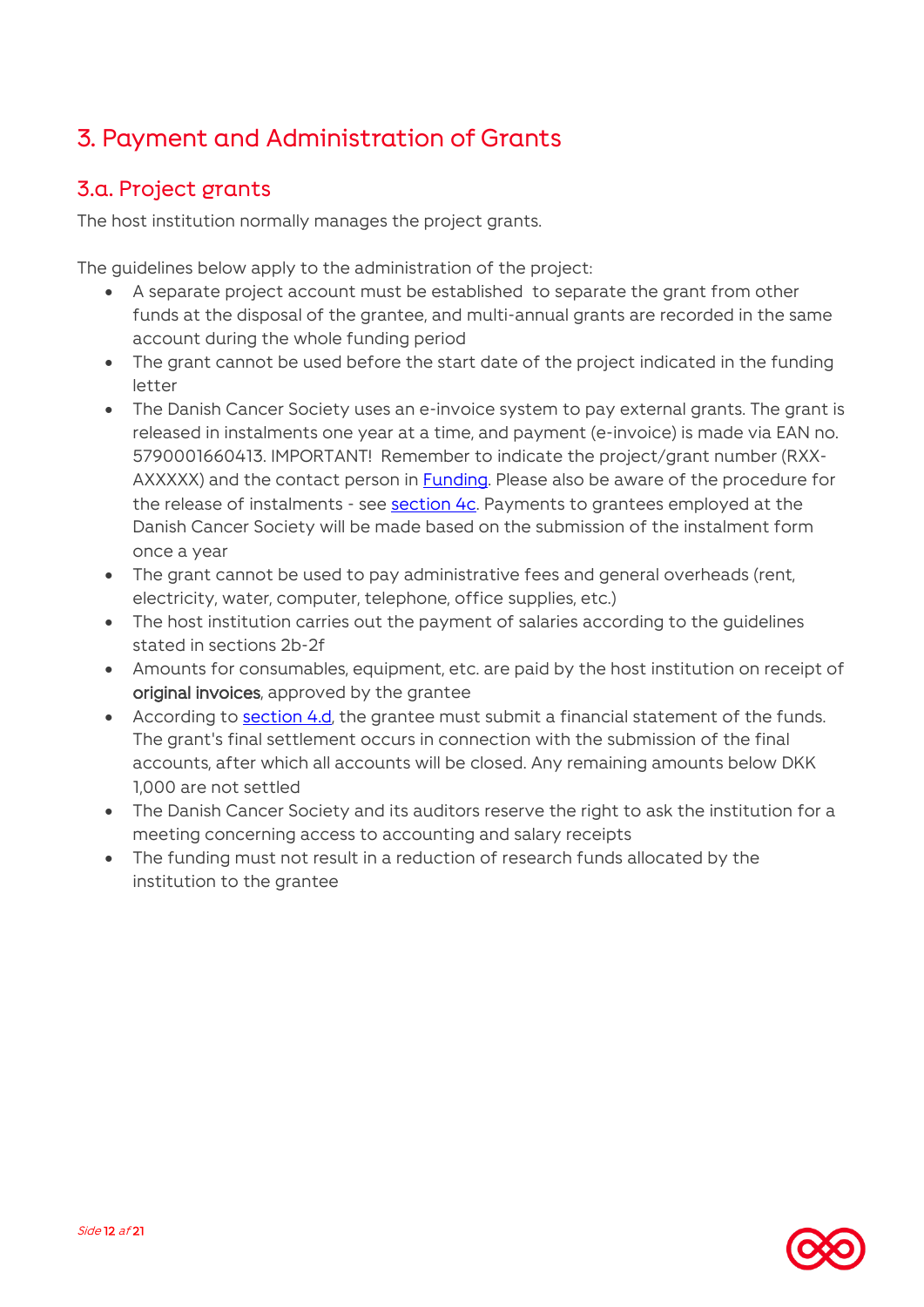# <span id="page-12-0"></span>4. Guidelines to release applications (progress report), accounting and reporting

### <span id="page-12-1"></span>4.a. General information about reporting

According to the funding letter, a grant holder awarded a grant from the Danish Cancer Society must submit accountings, report(s), and release applications, if any, during and after the grant period.

### <span id="page-12-2"></span>4.b. Forms in the application and reporting system

The forms are used for the submission of

- Applications for release of 2nd and subsequent years
- Interim accounts
- Final accounts
- Reporting (scientific)

Access to the electronic forms is done via the [electronic application and reporting system](https://www.cancer.dk/forskning/stoette-til-forskning/ansognings-og-afrapporteringssystem/) in which the application was initially submitted and granted.

Login is made with the e-mail address and password that the grant holder used when applying. If the grant holder has changed the e-mail address in the meantime, log in with the old e-mail address and then change the address under 'Personal information' at the bottom of the page. In case of login problems, please contact [Funding.](#page-20-0)

The grant in question can be found in the directory. Click on 'report' and choose the form you need to fill in. The form can be worked on until the 'submit' button is applied.

Remember to save information or corrections you have entered before leaving each step. Click 'save changes', which can be found both at the top and bottom of the page of each step.

Some boxes are mandatory. If not completed, they are marked red in the left margin of the current step but also in the last step. All mandatory boxes must be completed before submitting the form. Almost all boxes have a help text with instructions on filling in the boxes.

In several boxes, a minimum or maximum of characters is stated (including word-spacing). If not respected, it is not possible to submit the form.

The forms are divided into 4 - 6 steps.

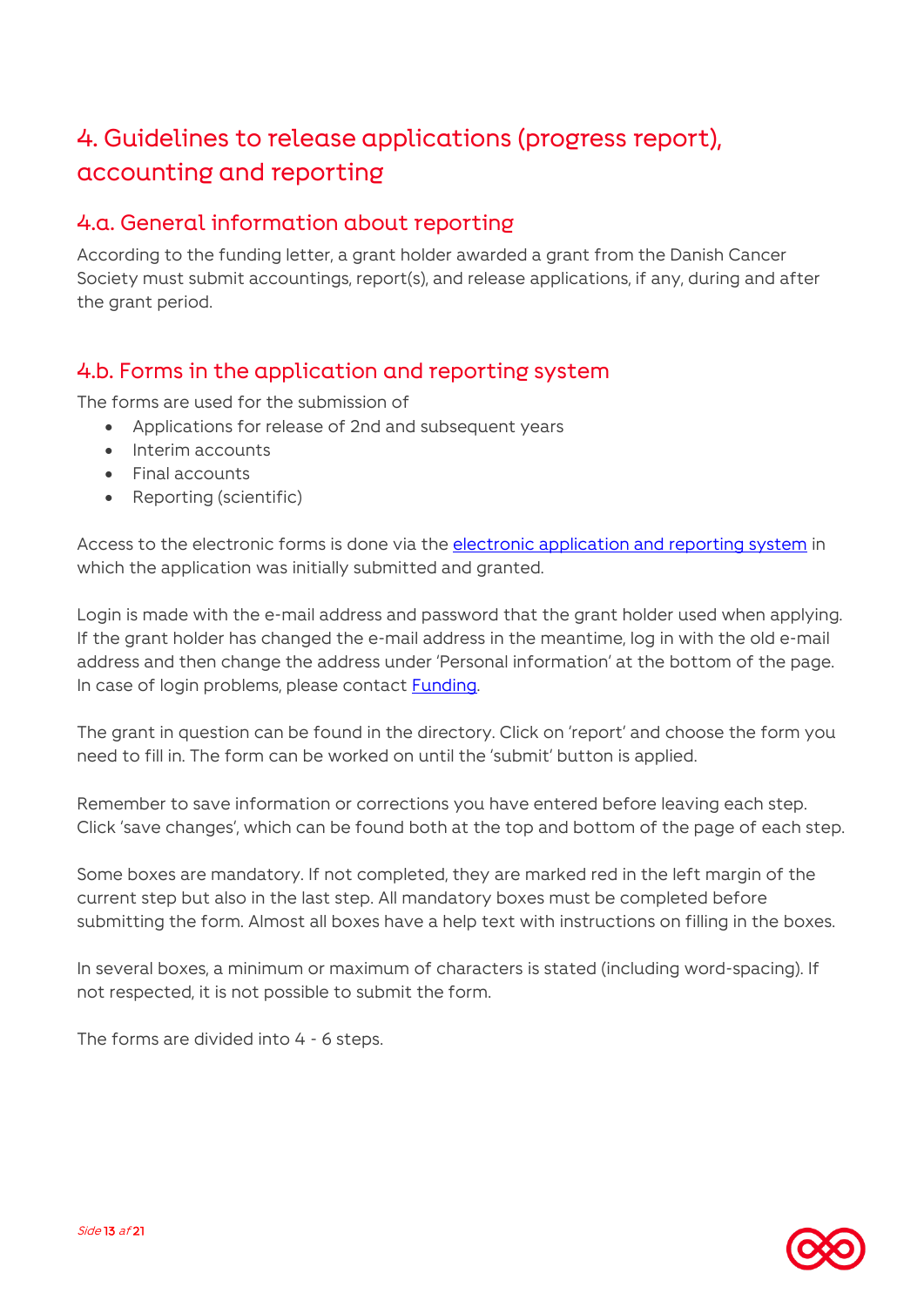# <span id="page-13-0"></span>4.c. Release application (progress report)

The release application is a short progress report with information about remaining funds and possible deviations and changes and is a precondition for receiving the instalment of the subsequent funding year.

The release application is submitted in the [electronic application and reporting system,](https://www.cancer.dk/forskning/stoette-til-forskning/ansognings-og-afrapporteringssystem/) and submission cannot be earlier than two months before the start of the following project year unless another deadline is stated in the funding letter.

In any case, it applies that payment cannot be made before the application is submitted and approved. The grantee will receive an e-mail when the release is approved.

### The form contains:

**Step 1 Personal information** Step 2 Release Step 3 Review the report Step 4 Submit the report

### Step 1 Personal information

Please make sure that personal information is continuously updated and correct.

### Step 2 Release

Information about remaining funds and possible substantial changes is stated here.

### Remaining funds

The balance of the project account must not exceed 50% of the amount of the release. However, this does not apply if the remaining funds are used within the two last months of the current funding year. Please contact the responsible funding coordinator in case of questions.

### Short progress report

If substantial deviations from the application budget or changes in the project plan occur, they must be reported in a short progress report and be approved by Funding. The progress report must contain a statement of the cause and a revised project plan, and, if necessary, a revised budget.

Remember clearly to point out changes and, if necessary, requests for prolongations in the progress report. Furthermore, a request should also be submitted by separate e-mail to the relevant funding coordinator in [Funding.](#page-20-0)

### Examples of substantial changes:

Changes in the end date of the spending period

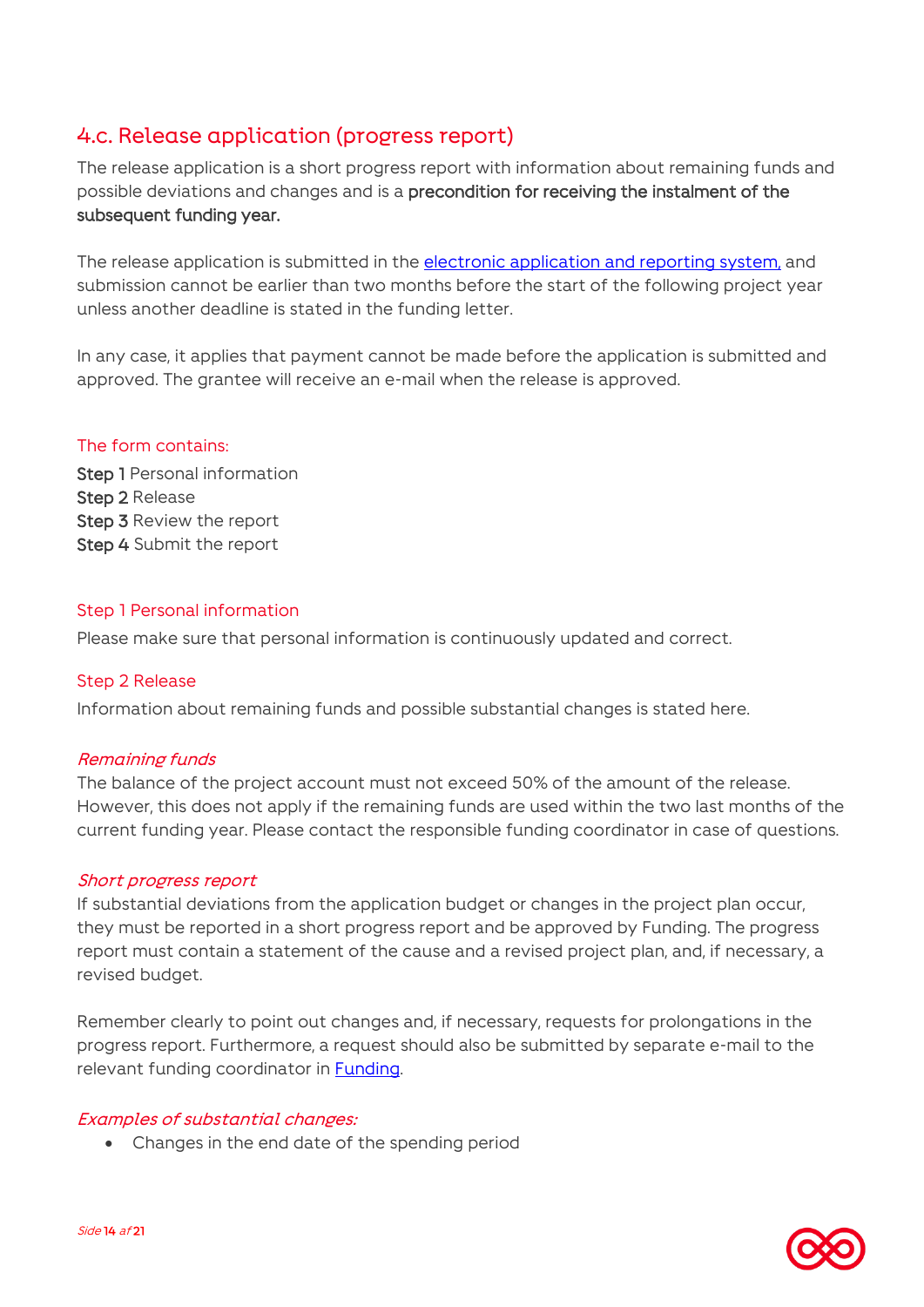- Substantial budget deviations per budget category in correlation to the granted amount
- Changes in the purpose of the grant, including major changes in method, design, or research plan
- Change of host institution
- Change of grantee or specified scientific persons whose salary has been applied for in the application (see section 2.b.)
- Other

NB! General scientific reporting should not be included in the progress report.

Minor deviations from the application budget for other similar project-related expenses do not require prior approval.

### Step 3 Review report

The report can be viewed as a pdf file in this step - click on 'See PDF' to view the completed release form.

#### Step 4 Submit report

When the form is completed, tick the box and click 'OK' next to 'Jeg har læst vejledningen og står inde for oplysningerne i ansøgningen' (I have read the guidelines and can confirm the information in the application) whereafter you click on 'Send' (submit).

### <span id="page-14-0"></span>4.d. Interim or final accounts

Accounts of the project expenses should be presented for each funding year. The accounting form is filled in and submitted electronically with documentation of the expenses.

The deadline for submitting interim accounts is normally at the latest 1 June the year after the past funding year, unless another deadline is stated in the funding letter. Final accounting must be presented as soon as the total funds are used or before the accounting deadline stated in the funding letter at the latest.

If the accounting is not submitted by the stated deadline, the Danish Cancer Society reserves the right to withhold future instalments without further notice. The payments will not be resumed before the accounting is submitted and approved.

#### The form contains:

Step 1 Personal information Step 2 Project information, list of employees, and misc. Step 3 Accounting Step 4 Attach figure (jpeg file) Step 5 Review report Step 6 Submit report

Side 15 af 21

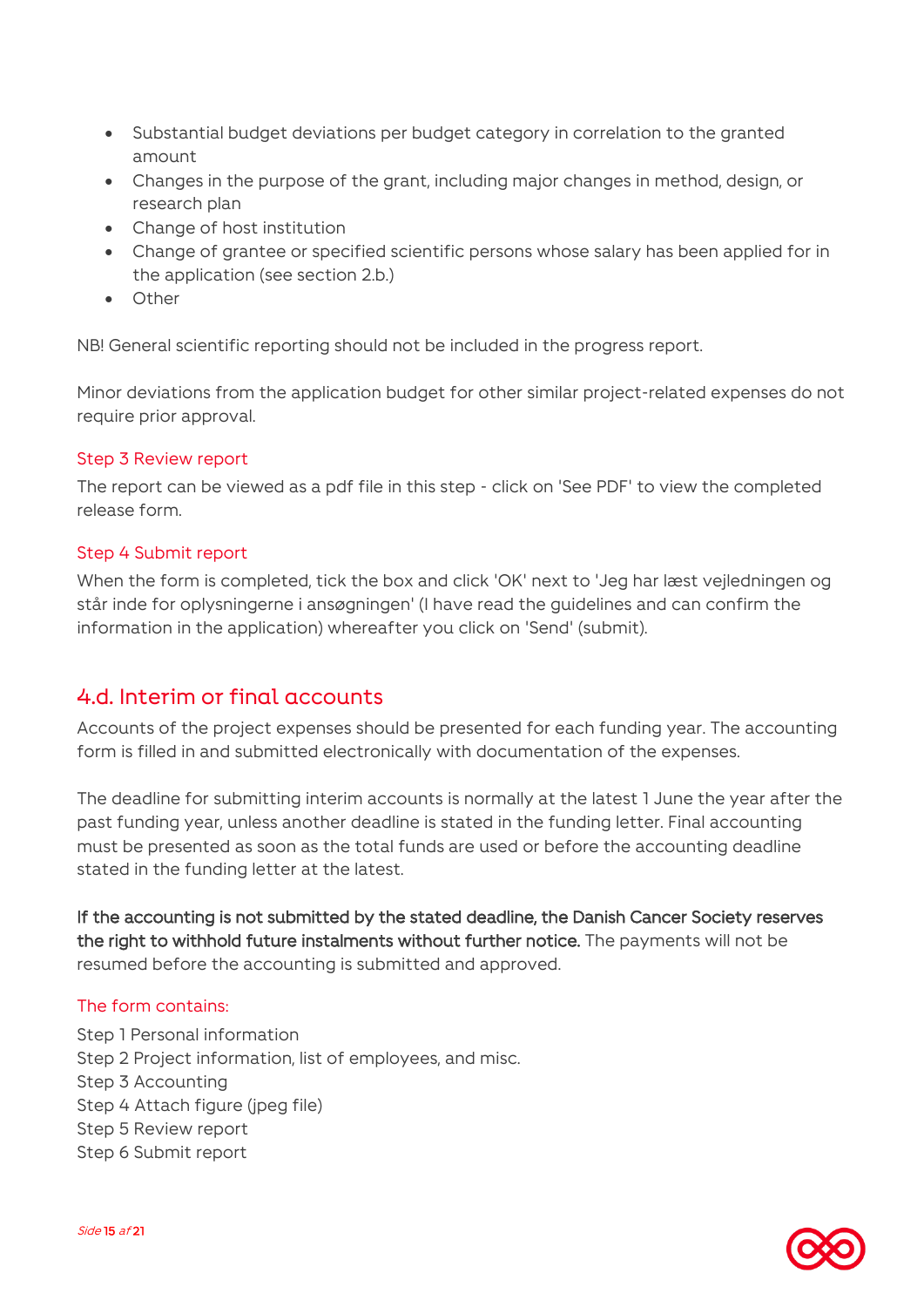### Step 1 Personal information

Please make sure that personal information is continuously updated and correct.

### Step 2 Project information, list of employees, etc.

As statements of accounts from the institution's finance department typically do not hold information about who has been employed on the grant or how many hours/week and how many months they have been employed, it is necessary to give information about the employments on the grant to compare the grant and expenditure. An overview of the employments must be completed for all grants used for salary. Any employee who has had maternity or sick leave and temp work or renewal of employment must be included in the overview. Periods of leave without salary should not be included but should be mentioned under comments.

If the grant has not been used for salary, just indicate an X in step 2A; otherwise, the accounting report cannot be submitted.

### Step 3 Accounting

The accounting consists of several items (Step 3A), which will be accumulated into an account overview. The items must be allocated to each project year. All amounts must be in Danish Kroner without separating by the thousand or decimal point, and please state the year the cost relates to under 'Details'. In connection with salary costs, the name of the employees and the length of employment (hours, months, or years) should be stated for the relevant financial year. If there are special circumstances concerning an item, these can be given under 'Details'. If 'Details' are not filled in, the item will not be saved.

The grant should only be used for the project-related expenses specified in the application budget.

### Please be aware of the expenses that cannot be covered by the Danish Cancer Society; see [section 1.d.](#page-4-0)

The detailed accounts are to be specified in the following cost categories

- 1. Salary, scientific work
- 2. Salary, non-scientific work
- 3. Equipment (purchase and leasing, maximum DKK 100,000)
- 4. Running costs (e.g. materials, chemicals, test animals, publications (max. DKK 25,000), and project-related books and magazines)
- 5. Travel costs (travel/transport and accommodation)
- 6. Other
- 7. Transferred from the previous interim account (the result from the previous interim accounts indicated as 'restbeløb')

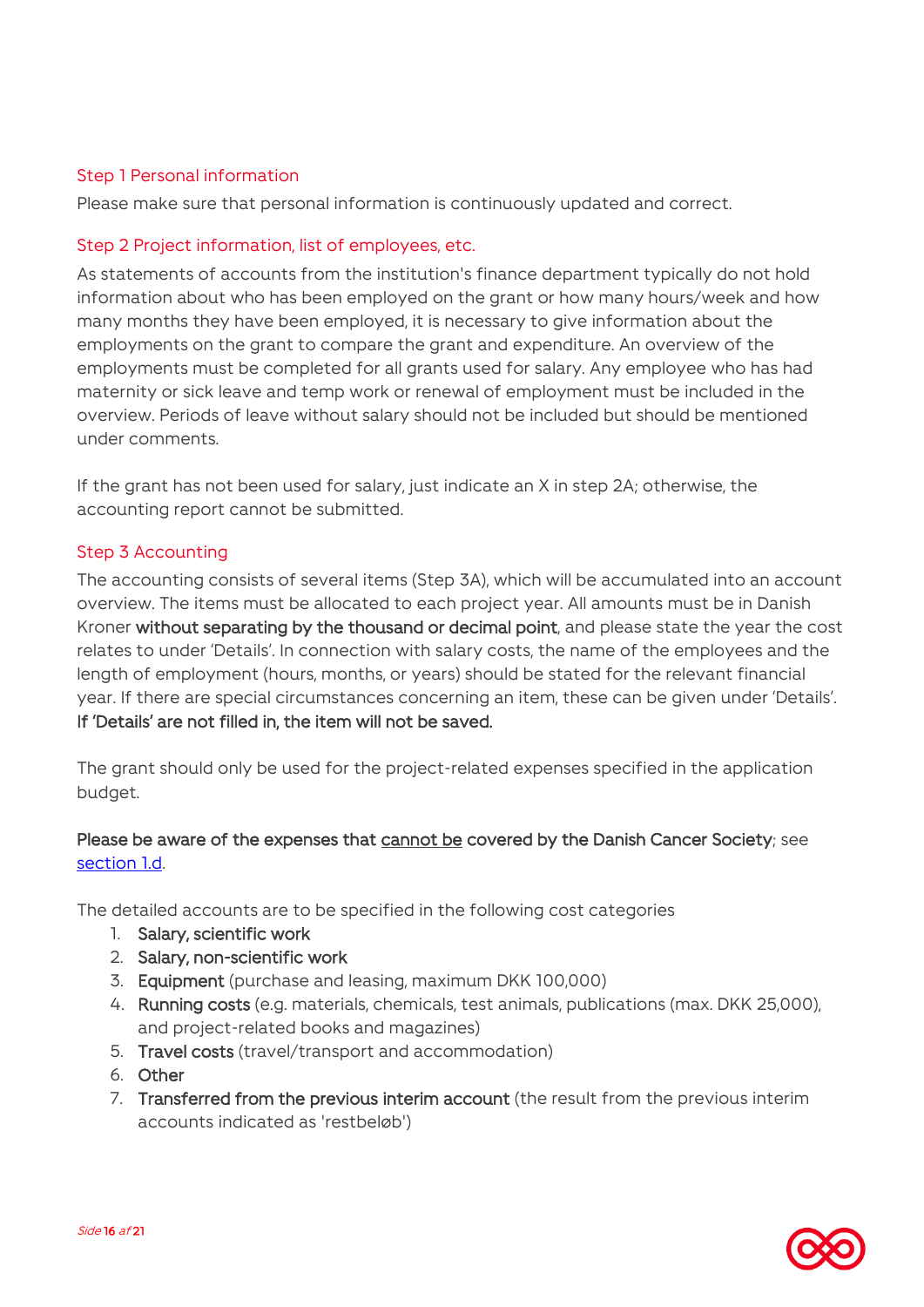8. Assigned from the Danish Cancer Society (the amount that, according to the statement of accounts, is transferred by the Danish Cancer Society for the relevant accounting period)

### Salary costs

In connection with grants used for salaries, a list of employees must be submitted in the accounting form's step 2. The list must contain the persons the grant has paid in the relevant accounting period and the number of hours that should be converted into person-months.

If an employee has received one or more individual/personal allowances (function, qualification, etc.), documentation must be attached to explain the relevance.

The hourly rate must be stated in connection with an honorarium and hourly pay.

#### Equipment and running costs

Grants cannot be used to cover administration fees and overhead in general (rent, electricity, water, computer, telephone, office supplies, etc.)

Researchers that are affiliated with institutions with VAT exemption must state the amount for running costs excluding VAT.

#### Travel in connection with a project grant

Only project-relevant travel and accommodation costs can be covered by the grant. The expenses should be specified as transport, accommodation, conference costs, etc. The cheapest means of transportation should normally be used, and the expenses cannot exceed the rates stated in the circular on rate regulations for business travels from the ['Medarbejder](https://www.medst.dk/soegeside/?q=cirkul%C3%A6re+om+tjenesterejser+2022)  [og Kompetencestyrelsen'](https://www.medst.dk/soegeside/?q=cirkul%C3%A6re+om+tjenesterejser+2022) (Danish Ministry of Taxation). For more information, see [section 4.d.](#page-14-0)

### Unspecified travels will not be granted – information about the event, participants, travel period, and the purpose of the travel must be stated.

If it is a specified project grant, which does not cover expenses for travel of less than one month's duration, e.g. in connection with attending a meeting or conference, the expenses will not be covered by the grant and must not be included in the accounts.

#### Stays abroad for less than one month

The cheapest means of transport should normally be used. If a more expensive way of travelling is necessary, this must be substantiated by the grantee and approved by the Danish Cancer Society.

Hotel expenses cannot exceed the rates stated in the circular on rate regulations for business travels from the 'Medarbejder - [og Kompetencestyrelsen'](https://www.medst.dk/soegeside/?q=cirkul%C3%A6re+om+tjenesterejser+2022) (Danish Ministry of Taxation).

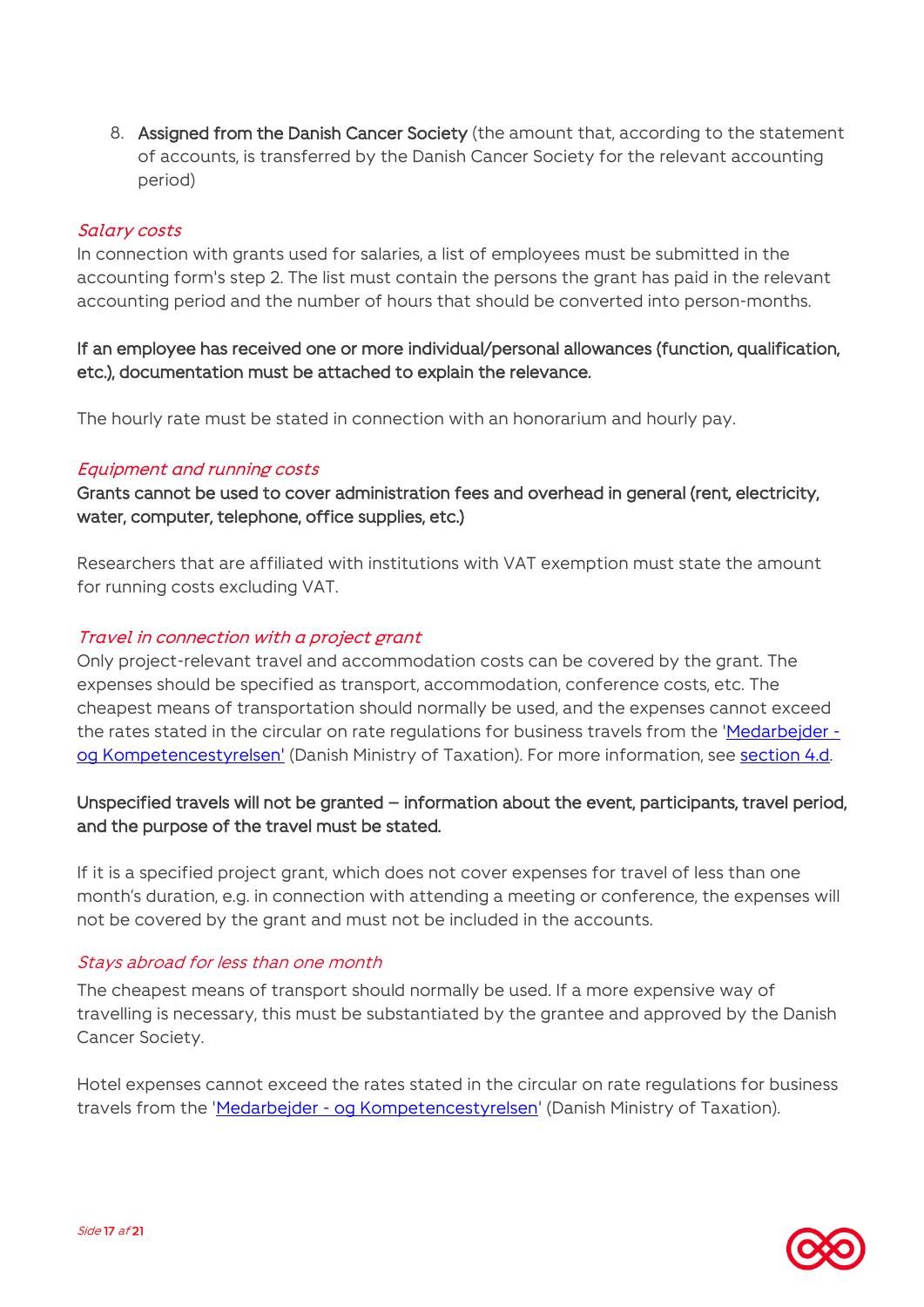Expenses for travel, hotel, conferences, etc., will be reimbursed according to '[Funding](https://www.cancer.dk/dyn/resources/File/file/3/8313/1621413821/funding_possibilities_and_guidelines_uk.pdf)  [possibilities and application guidelines'.](https://www.cancer.dk/dyn/resources/File/file/3/8313/1621413821/funding_possibilities_and_guidelines_uk.pdf)

Travel accounts, including original invoices, tickets, taxi vouchers, etc., must be submitted to the host institution to document the defrayed expenses.

### Stays abroad exceeding one month

If salary has been granted in connection with a long-term stay abroad (postdoctoral fellowship abroad), the Danish institution will handle salary administration.

Expenses for travel, freight, health insurance, etc., will be reimbursed according to '[Funding](https://www.cancer.dk/forskning/stoette-til-forskning/til-bevillingshavere/) possibilities and application quidelines' against submission of original receipts to the administrating institution as documentation of defrayed expenses. Travel expenses cannot exceed the amount granted as defined in the funding letter.

Grants for extra costs for stay and accommodation are paid via e-invoice to the institution and do not require any further documentation. The invoice request can be submitted earliest three weeks before the stay.

### Step 4 Attach figure (enclosures)

Receipts for the accounts should be attached here. Up to 10 figures (jpeg, PDF, xlsx, docx) can be attached. Remember to write an explanation for all figures.

The following receipts must be attached when submitting the account:

- Summary of posting
- Statement of account indicating each posting
- Printout from the salary system for employees renumerated by the grant basic salary, allowances, pension, holiday allowances, etc., for the settled period, must be evident from the printouts - this also applies to employees of collaborators.

### Step 5 Review report

In this step, the report can be reviewed in a pdf format together with the signature page click on 'See PDF' to check the completed accounting report and print the signature page.

### The accounting must always be signed by the grantee as the responsible person for complying with the Funding conditions.

### Step 6 Submit report

If the form is ready to be submitted, tick off the box to confirm that you have read the guidelines and confirm that the information submitted in the application is correct. Click 'OK' and click 'Submit application'.

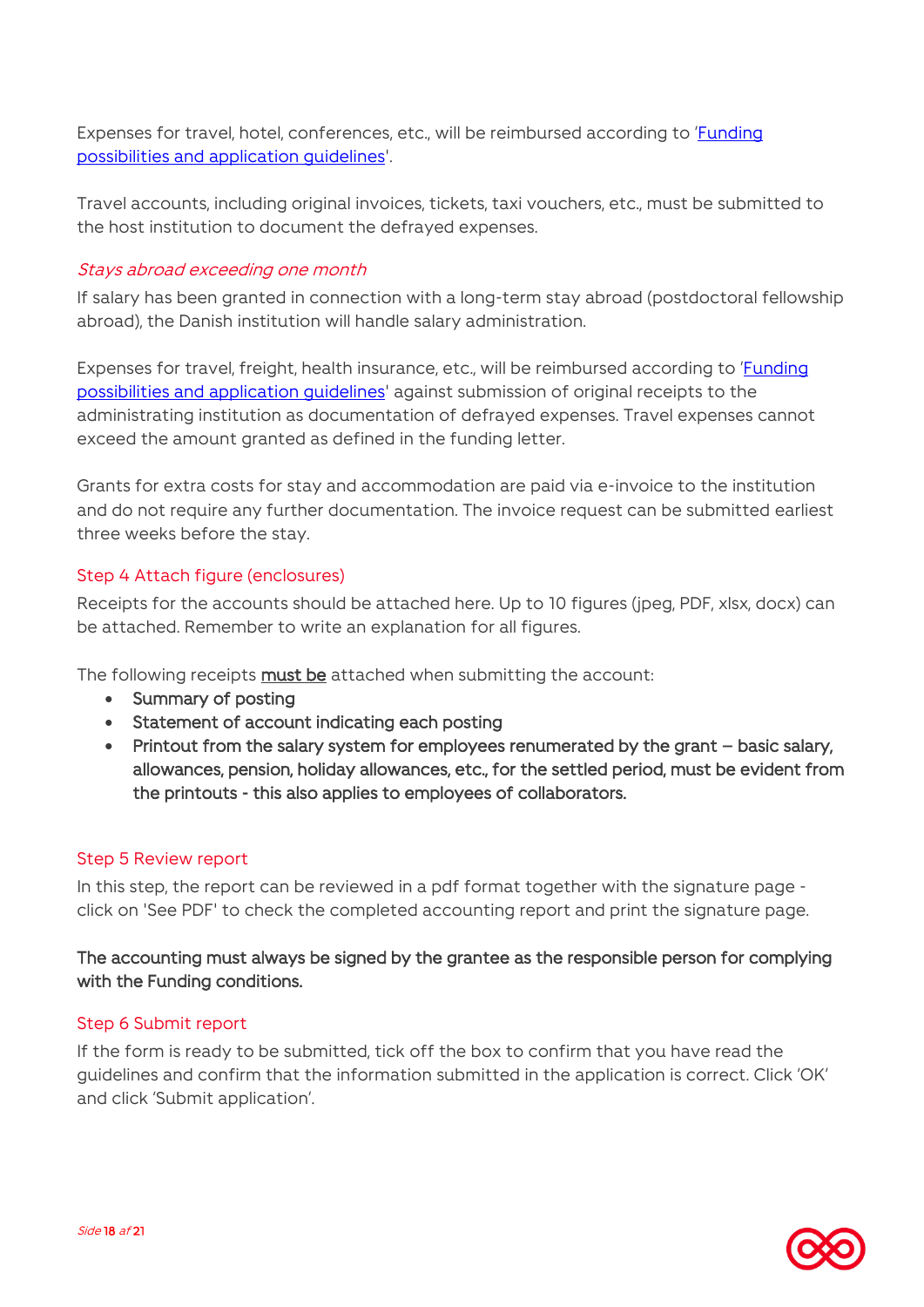IMPORTANT! After submitting the form in the system, the signed signature page (page 1 in the pdf version of the accounting) must also be sent by e-mail to forskningsbevilling@cancer.dk, with attention to the responsible funding coordinator of the scientific committee, see [section](#page-20-0)  [6.](#page-20-0)

### <span id="page-18-0"></span>4.e Examination of accounts

Funding typically receives grant accounts in June and December, respectively and has approximately 6 months to go through the accounts from the date of reception.

After a critical examination of the accounting, statement of account, etc., Funding assesses whether the defrayed expenses are consistent with the funding conditions and the implementation of the funded project, including the type and extent of costs. If the expenses defrayed are found unclear, Funding will contact the grantee, either requesting further information in the form of copies of invoices and letters of appointments or requesting that the costs are withdrawn from the accounts or reimbursed, depending on whether it is an interim or final accounting. The grantee is obligated to find and send the requested information to Funding if asked.

The approval of the account appears in the electronic application and reporting system in the overview of reports of the relevant grant.

If the final accounts show remaining funds of more than DKK 1,000, the funding coordinator will e-mail the administrative contact person upon approval of the accounting with information about reimbursement via e-invoice in the form of a credit note. Any remaining funds below DKK 1,000 are not settled.

# <span id="page-18-1"></span>4.f. Reporting (of outcomes)

### The form contains

Step 1 Personal information Step 2 Report Step 3 Document upload Step 4 See report Step 5 Complete/send report

During the grant period and 3 - 10 years after, you can be requested to report possible results and publications.

More information about the time and format of the scientific reporting will be sent to the grantee by e-mail.

Grantees, who have received large Knæk Cancer Center funding, are obliged to contribute and allocate funds to a midterm and final evaluation (with site visit) of the centre. A specific form

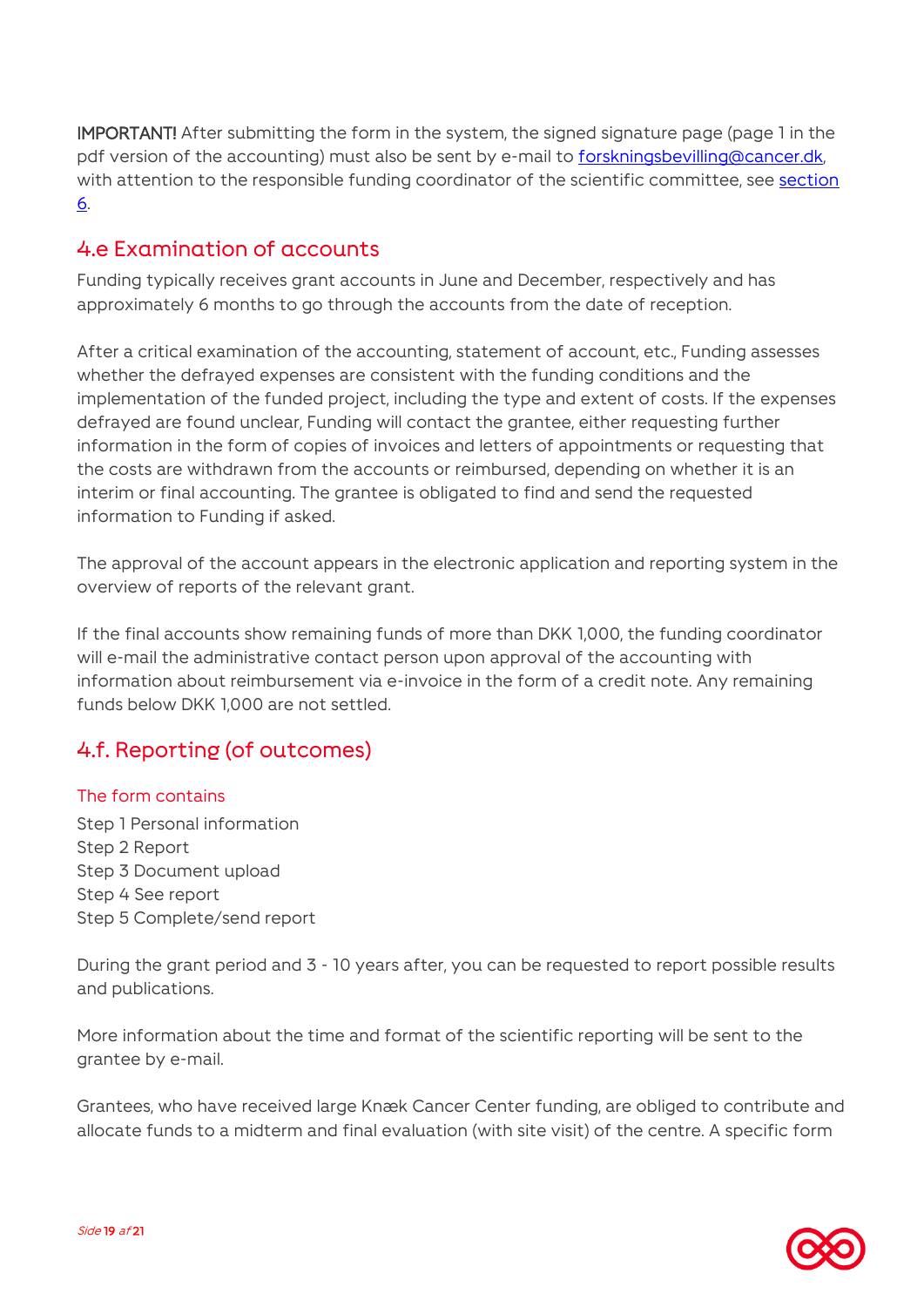has been developed in the application and reporting system to report Center grants. The grantee will be contacted in due time.

# <span id="page-19-0"></span>5. Misuse of Research Funds and Scientific Misconduct

### <span id="page-19-1"></span>5.a. Handling of scientific misconduct and dubious research practice

The Danish Cancer Society complies with the Law on Scientific Misconduct. The law lays down the framework for:

- Scientific misconduct
- Dubious research practice

The Danish Cancer Society consents that cases in this regard will be dealt with as stated in the law.

### <span id="page-19-2"></span>5.b. Misuse of research funds

Payment of research grants from the Danish Cancer Society will be suspended if it is confirmed or it is suspected that

- A grantee supported by the Danish Cancer Society has misused research funds from the Danish Cancer Society
- A grantee supported by the Danish Cancer Society has misused research funds from another funder
- A grantee has severely neglected the code of good research practice

In connection with confirmed misuse, the Danish Cancer Society will demand a refund of the grants. On behalf of a recommendation from the granting committee, the Executive Committee will decide if the person in question should be excluded from receiving grants in the future.

By suspicion of misuse, the Danish Cancer Society will, as soon as possible, gather information to clarify the suspicion and assess the matter in question. Payments to the researcher in question will be suspended until the suspicion is cleared.

In case of misuse of research funds by several researchers from the same unit, the Executive Committee of the Danish Cancer Society can decide not to make payments to the unit in question until a statement is given by the National Audit Office of Denmark or another impartial party. The statement must verify that sensible and effective precautions are made to prevent future misuse and that the units' reputation once again meets the codes of good research practice, including the use of research funds.